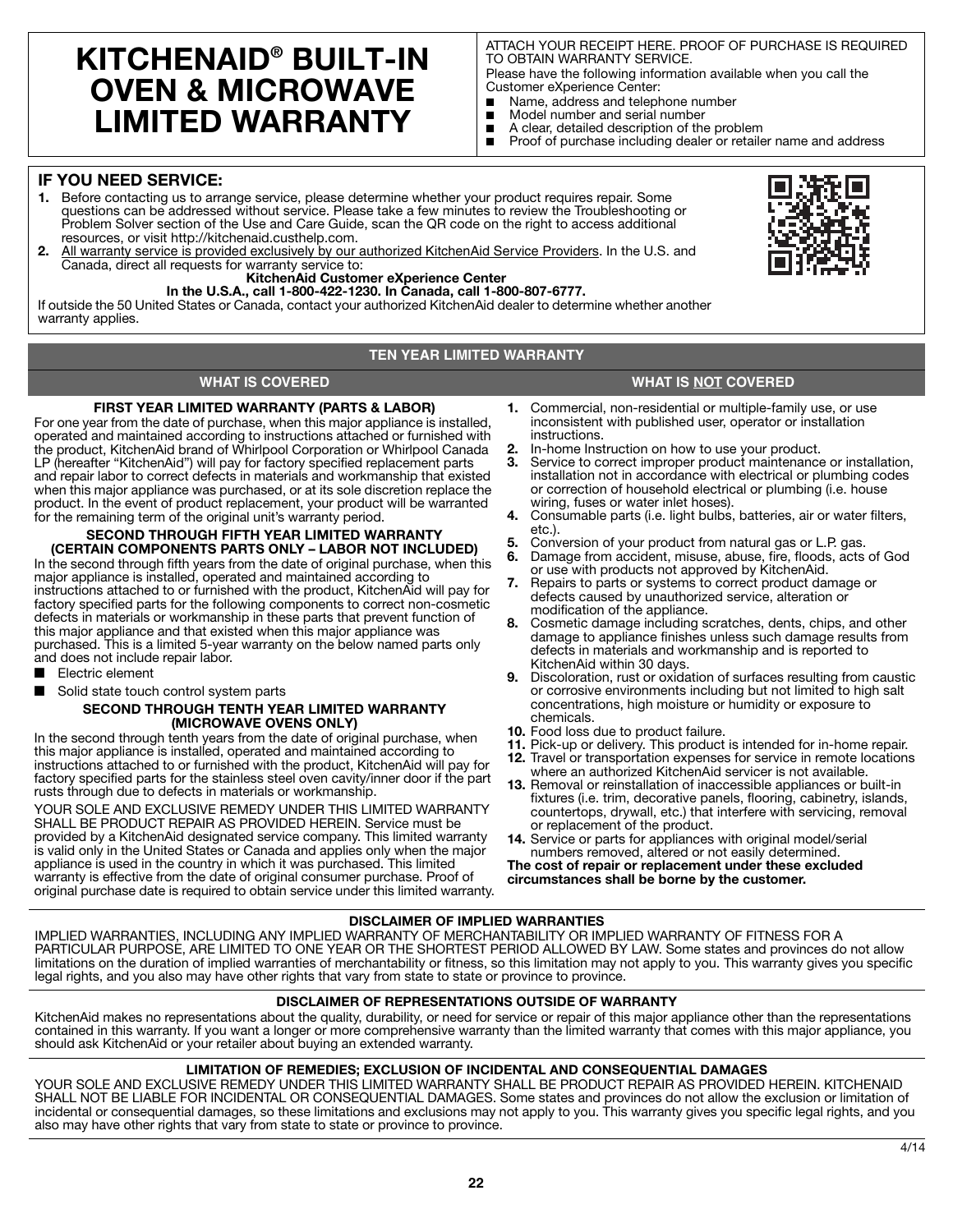# **GARANTIE LIMITÉE DU FOUR/FOUR À MICRO-ONDES ENCASTRÉ KITCHENAID®**

ATTACHEZ ICI VOTRE REÇU DE VENTE. UNE PREUVE D'ACHAT EST OBLIGATOIRE POUR OBTENIR L'APPLICATION DE LA GARANTIE. Lorsque vous appelez le centre d'eXpérience de la clientèle, veuillez garder à disposition les renseignements suivants :

- Nom, adresse et numéro de téléphone
- Numéros de modèle et de série
- Une description claire et détaillée du problème rencontré
- Une preuve d'achat incluant le nom et l'adresse du marchand ou du détaillant

# **SI VOUS AVEZ BESOIN DE SERVICE :**

**1.** Avant de nous contacter pour obtenir un dépannage, veuillez déterminer si des réparations sont nécessaires pour votre produit. Certains problèmes peuvent être résolus sans intervention de dépannage. Prenez quelques minutes pour parcourir la section Dépannage ou Résolution de problèmes du guide d'utilisation et d'entretien, scannez le code QR ci-contre avec votre téléphone intelligent pour accéder à des ressources supplémentaires, ou rendez-vous sur le site http://www.kitchenaid.ca.



**2.** Tout service sous garantie doit être effectué exclusivement par nos fournisseurs de dépannage autorisés KitchenAid. Aux É.-U. et au Canada, dirigez toutes vos demandes de service sous garantie au

# **Centre d'eXpérience de la clientèle KitchenAid**

**Aux É.-U., composer le 1-800-422-1230. Au Canada, composer le 1-800-807-6777.**

Si vous résidez à l'extérieur du Canada et des 50 États des États-Unis, contactez votre marchand KitchenAid autorisé pour déterminer si une autre garantie s'applique.

### **GARANTIE LIMITÉE DE DIX ANS**

# **CE QUI EST COUVERT CE QUI N'EST PAS COUVERT**

## **GARANTIE LIMITÉE DURANT LA PREMIÈRE ANNÉE (PIÈCES ET MAIN-D'ŒUVRE)**

Pendant un an à compter de la date d'achat, lorsque ce gros appareil ménager est installé, utilisé et entretenu conformément aux instructions jointes au produit ou fournies avec, la marque KitchenAid de Whirlpool Corporation ou Whirlpool Canada, LP (ci-après désignées "KitchenAid") paiera pour les pièces de rechange spécifiées par l'usine et pour la maind'œuvre pour corriger les vices de matériaux ou de fabrication qui existaient déjà lorsque ce gros appareil ménager a été acheté. S'il est remplacé, l'appareil sera couvert pour la période restant à courir de la garantie limitée d'un an du produit d'origine.

#### **GARANTIE LIMITÉE DE LA DEUXIÈME À LA CINQUIÈME ANNÉE (CERTAINS COMPOSANTS UNIQUEMENT - MAIN-D'ŒUVRE NON COMPRISE)**

De la deuxième à la cinquième année inclusivement à compter de la date d'achat initiale, lorsque ce gros appareil ménager est installé, utilisé et entretenu conformément aux instructions jointes au produit ou fournies avec, KitchenAid paiera pour les pièces de rechange spécifiées par l'usine concernant les composants suivants pour corriger les défauts non esthétiques de matériau ou de fabrication desdites pièces qui empêchent le gros appareil de fonctionner et qui étaient déjà présentes lorsque ce gros appareil ménager a été acheté. La présente garantie est une garantie limitée de 5 ans sur les pièces énumérées ci-dessous et elle ne comprend pas la main-d'œuvre de réparation.

- Éléments électriques
- Pièces du système de commande à semi-conducteurs

### **GARANTIE LIMITÉE DE LA DEUXIÈME À LA DIXIÈME ANNÉE (FOURS À MICRO-ONDES UNIQUEMENT)**

De la deuxième à la dixième année inclusivement à compter de la date d'achat, lorsque ce gros appareil ménager est utilisé et entretenu conformément aux instructions jointes à ou fournies avec le produit, KitchenAid paiera les pièces spécifiées par le fabricant pour la cavité du four et la porte intérieure en acier inoxydable si la pièce rouille de part en part du fait de vices de matériaux et de fabrication.

LE SEUL ET EXCLUSIF RECOURS DU CLIENT DANS LE CADRE DE LA PRÉSENTE GARANTIE LIMITÉE CONSISTE EN LA RÉPARATION PRÉVUE PAR LA PRÉSENTE. Le service doit être fourni par une compagnie de service désignée par KitchenAid. Cette garantie limitée est valide uniquement aux États-Unis ou au Canada et s'applique exclusivement lorsque le gros appareil ménager est utilisé dans le pays où il a été acheté. La présente garantie limitée est valable à compter de la date d'achat initial par le consommateur. Une preuve de la date d'achat initial est exigée pour obtenir un dépannage dans le cadre de la présente garantie limitée.

- **1.** Usage commercial, non résidentiel ou par plusieurs familles, ou non-respect des instructions de l'utilisateur, de l'opérateur ou des instructions d'installation.
- **2.** Visite d'instruction à domicile pour montrer à l'utilisateur comment utiliser l'appareil.
- **3.** Visites de service pour rectifier une installation ou un entretien fautifs du produit, une installation non conforme aux codes d'électricité ou de plomberie, ou la rectification de l'installation électrique ou de la plomberie du domicile (ex : câblage électrique, fusibles ou tuyaux d'arrivée d'eau du domicile).
- **4.** Pièces consomptibles (ex : ampoules, batteries, filtres à air ou à eau, etc.).
- **5.** Conversion de votre produit du gaz naturel ou du gaz de pétrole liquéfié.
- **6.** Dommages causés par : accident, mésusage, abus, incendie, inondations, catastrophe naturelle ou l'utilisation de produits non approuvés par KitchenAid.
- **7.** Réparations aux pièces ou systèmes dans le but de rectifier un dommage ou des défauts résultant d'une réparation, altération ou modification non autorisée faite à l'appareil.
- **8.** Défauts d'apparence, notamment les éraflures, traces de choc, fissures ou tout autre dommage subi par le fini de l'appareil ménager, à moins que ces dommages ne résultent de vices de matériaux ou de fabrication et ne soient signalés à KitchenAid dans les 30 jours suivant la date d'achat.
- **9.** Décoloration, rouille ou oxydation des surfaces résultant d'environnements caustiques ou corrosifs incluant des concentrations élevées de sel, un haut degré d'humidité ou une exposition à des produits chimiques (exemples non exhaustifs).
- **10.** Perte d'aliments due à la défaillance du produit.
- **11.** Enlèvement ou livraison. Ce produit est conçu pour être réparé à l'intérieur du domicile.
- **12.** Frais de déplacement et de transport pour le dépannage/la réparation dans une région éloignée où une compagnie de service KitchenAid autorisée n'est pas disponible.
- **13.** Retrait ou réinstallation d'appareils inaccessibles ou de dispositifs préinstallés (ex : garnitures, panneaux décoratifs, plancher, meubles, îlots de cuisine, plans de travail, panneaux de gypse, etc.) qui entravent le dépannage, le retrait ou le remplacement du produit.
- **14.** Service et pièces pour des appareils dont les numéros de série et de modèle originaux ont été enlevés, modifiés ou ne peuvent pas être facilement identifiés.

**Le coût d'une réparation ou d'un remplacement dans le cadre de ces circonstances exclues est à la charge du client.**